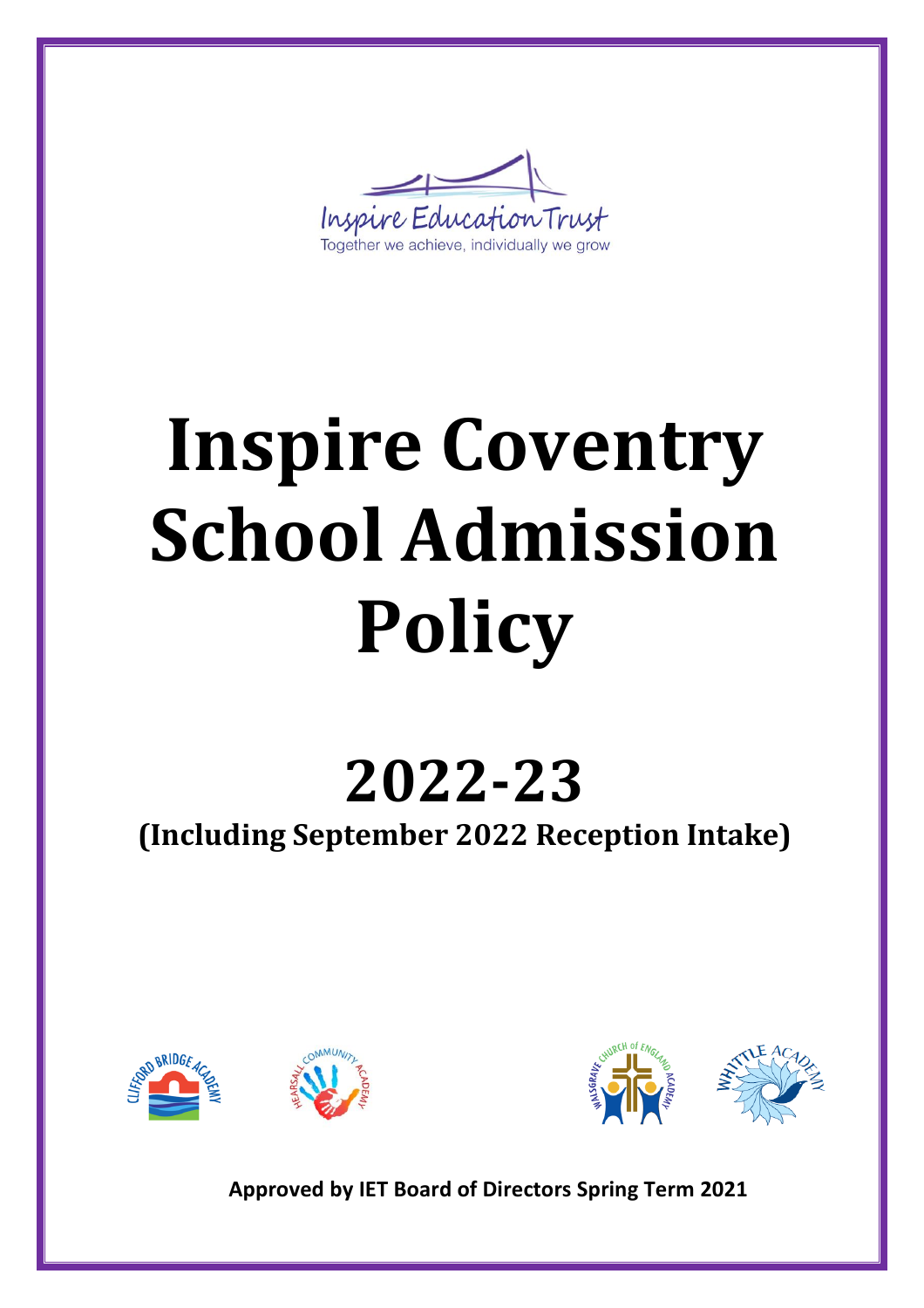Inspire Education Trust primary schools have adopted the Coventry Local Authority Admissions Policy.

This Policy applies to all schools in The Inspire Education Trust Coventry: Clifford Bridge Academy, Hearsall Community Academy, Walsgrave CE Academy and Whittle Academy.

#### **1. Admissions Policy 2022-23 Oversubscription Criteria**

If the number of applications isless than the published admission number, then all applicants will be offered a place.

All applicants with an Education, Health and Care Plan which names the school must be admitted before places are allocated using the oversubscription criteria.

If there are more requests for a school than there are places available within the school's admission number, places will be allocated in accordance with the following criteria and in the order shown below.

1. Children who, at the time of admission, are in the care of a local authority or are provided with accommodation by the authority (looked after children). Also, children who were previously looked after but ceased to be so because they were adopted, or became subject to a residence order, child arrangements order or a special guardianship order. Including those children who appear (to the admission authority) to have been in state care outside of England and ceased to be in state care as a result of being adopted".

A looked-after child is defined in Section 22 of the Children Act 1989.

2. Children who live in the catchment area served by the school, who have a brother or sister attending the school provided that the brother or sister will continue to attend that school the following year.

3. Other children who live in the catchment area served by the school.

4. Children living outside the catchment area with a brother or sister who currently attends the school provided that the brother or sister will continue to attend that school the following year.

5. Children of Staff who have been employed at the school for two or more years at the time of application for the school place; or recruited to fill a vacant post for which there is a demonstrable skill shortage.

6. All other children.

If it is not possible to meet all of the requests in any one of the categories described above, the City Council will prioritise the requests based on the distance to the school.

#### **2. Brothers and Sisters**

Brothers and sisters are those children who live at the same address and either have one or both natural parents in common; are related by a parent's marriage or whose parents are living as partners. We include children who are adopted within our definition of brothers and sisters.

All brothers or sisters must still be attending the school when the applicant is due to be admitted. Please note that children attending nursery will not be classed as brothers or sisters for the purposes of this definition as they are not attending the main school.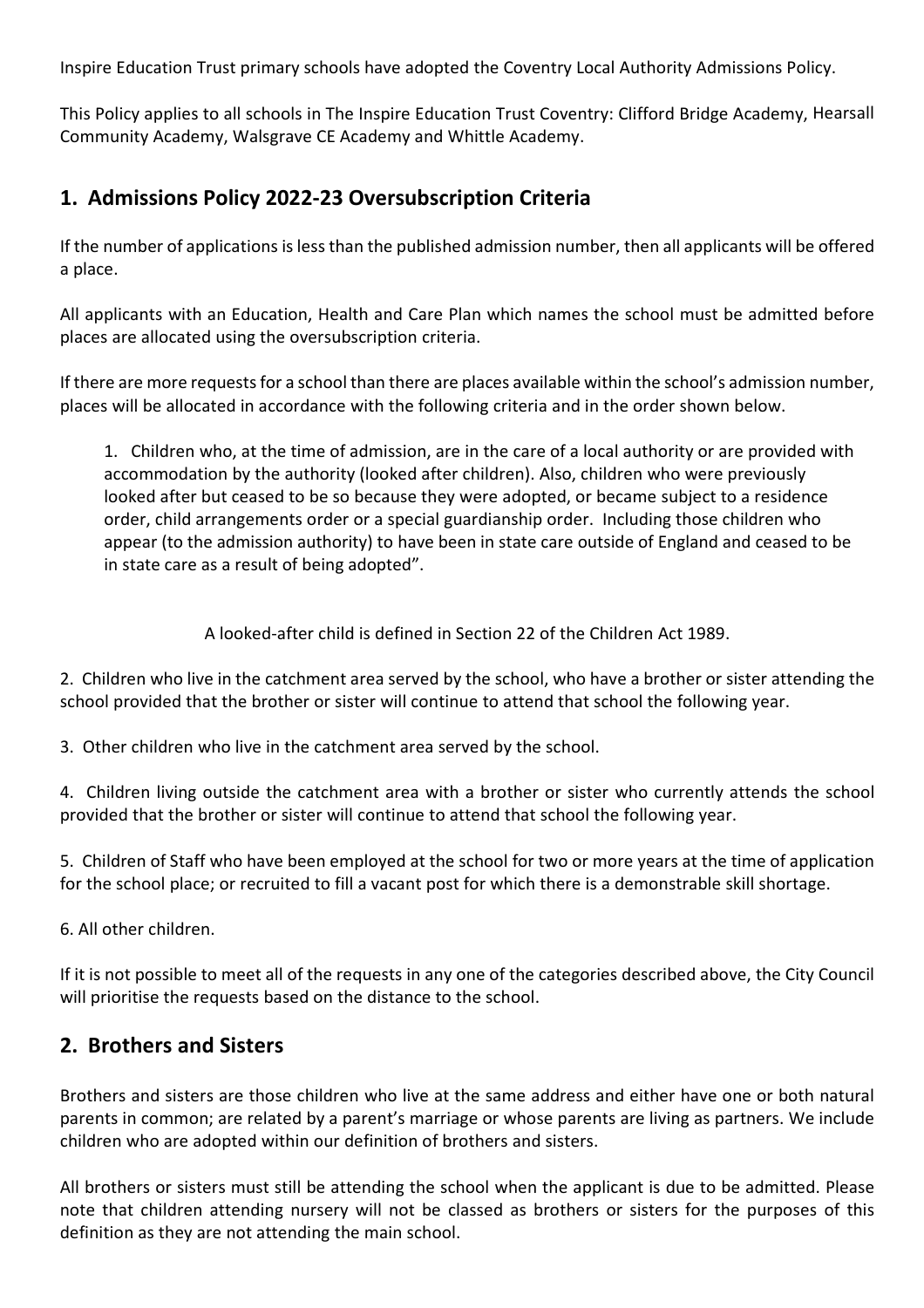#### **3. Staff**

Under the oversubscription criteria the word staff will mean: All staff who have been continuously employed by the school for a period of at least two years for the purpose of working in the school as follows:

- All full-time teaching staff
- All full-time support staff defined as those on 37 week and above contract
- All part time teaching staff with a 45% and above timetable
- All part time support staff who work at least 15 hours per week for 37 weeks or more

The two-year qualification period may be waived if a post is hard to fill. Decisions on hard to fill posts will be made based on guidance from Human Resources. The definition does not include contract staff. If a service has been 'in house' and is subsequently 'contracted out' children of staff will no longer be eligible for priority admission under this criterion. The definition does not include peripatetic staff.

#### **4. Distance**

If it is not possible to meet all of the requests in any one of the categories described above, the City Council will prioritise the requests within that category based on the distance to the school. A straight-line measurement will be made, using a computerized mapping system, from the centre of the child's residence - to the centre of the preferred school site. The address used must be the child's permanent home address. The shortest measurement will have the highest priority. Where the final place in a year group can be taken by two or more children living an equal distance from the school, the local authority, overseen independently, will select by drawing lots

#### **5. Home address**

A pupil's home address is considered to be a residential property that is the child's only or main residence. At the time places are allocated, proof of permanent residence at the property concerned may be required. Where documentary evidence can substantiate to the satisfaction of the Local Authority that care is split equally between parents at two homes, parents must name the address to be used for the purpose of allocating a school place

If a school is offered on the basis of an addressthat issubsequently found to be different from a child's normal and permanent home address, then that place is likely to be withdrawn.

Children of UK service personnel and other Crown Servants will be treated as meeting the residency criteria for a catchment area once proof of posting has been provided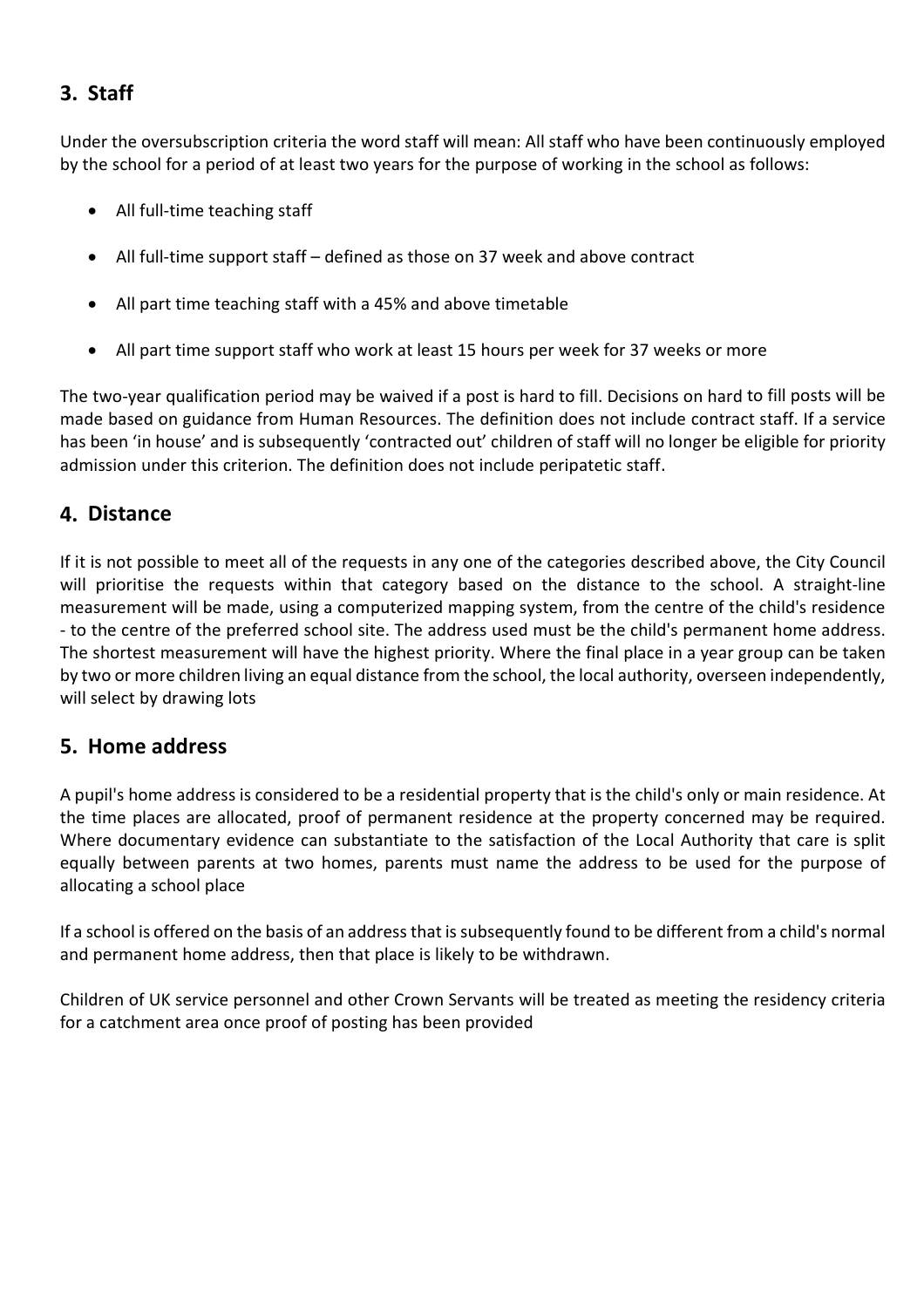#### **6. Catchment area**

One of the aims of local schools is to serve its neighbourhood and develop links with the local community to strengthen the school and the community. The area served by a school is known as the catchment area and details of specific catchment areas are available at https:[//www.coventry.gov.uk/catchmentareas](http://www.coventry.gov.uk/catchmentareas)

#### **7. Deferred entry into Primary School**

Legally a child does not have to be educated until the term after their fifth birthday. Parents may feel their child is young for their age, or there may be other reasons for wanting to delay their entry to school. This is called deferred entry.

In this situation applications for a place should be made in the normal way. The Authority recommends that the parent/carer contact the headteacher of the preferred school to discuss the matter in more detail prior to submitting the application. If the parent/carer then decides to defer entry, a place will be reserved until the child starts as long as they start within the academic year. The Authority cannot allocate it to another child. Parents/carers cannot assume however that an application for a deferred entry place will be successful. It will be considered alongside all other applications in accordance with the general City Council admissions policy.

Where a parent/carer of a summer born child wishes to defer entry until the following academic year and wishes their child to start in reception this will mean the child is taught out of their normal age group. They should still make an application at the usual time but must notify us on the application that they will wish to request a place out of the normal age group. Parents/carers will then be contacted to discuss the matter further and should note there are no guarantees that such applications will be successful, but that each case will be considered individually.

Parents may seek a place for their child outside of their normal age group. The application will be considered alongside all other applications in accordance with the Coventry coordinated admissions scheme. Where the application is refused the parent has a right to an appeal against the refusal of a place, unless the child has been offered a place in another year group in the school.

#### **8. Part time attendance**

Parents can request that their child attends part time until the child reaches compulsory school age.

For more information, please visit the following webpage:

[http://www.coventry.gov.uk/downloads/file/28497/guidance\\_notes\\_for\\_applying\\_to\\_educat](http://www.coventry.gov.uk/downloads/file/28497/guidance_notes_for_applying_to_educa)e\_ou t\_of\_the\_normal\_chronological\_age\_group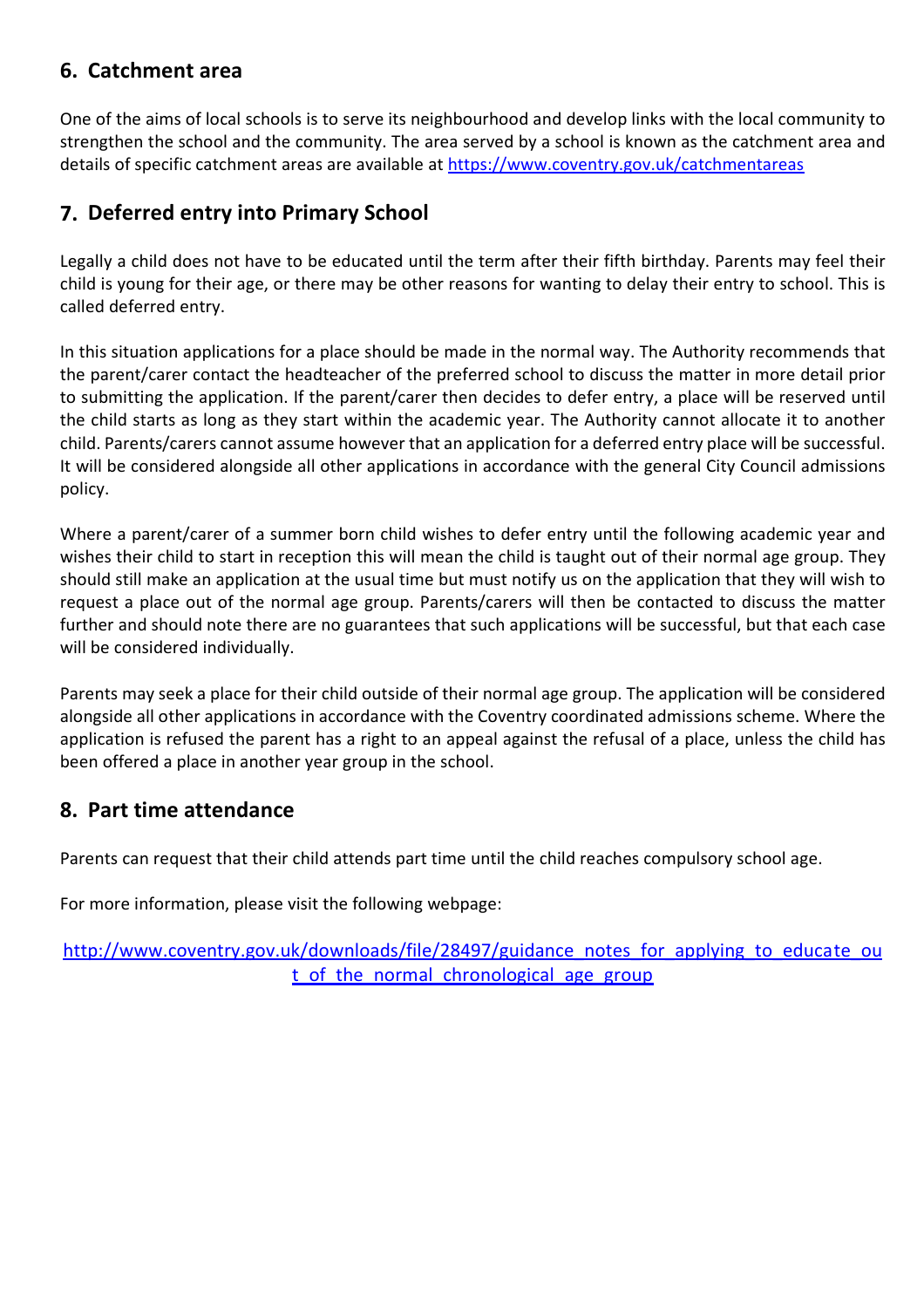#### **9. Children currently attending Nursery Classes**

Parents of children already attending Nursery Classes will also need to complete an application form in order to request a place at their preferred Primary School. The policy of the City Council is not to provide nursery classes at every school, but to provide classes which serve a wider area than the school's catchment area. The number of part-time places available in a nursery class therefore often exceeds the number of places available in the Reception Class in the same school. Inspire Education Trust cannot therefore guarantee that a pupil who is admitted to a school's nursery class will be admitted to the same school.

#### **10. Waiting List**

Inspire Education Trust cannot always offer places at a preferred school. If this is the case the child's name will be automatically placed on the Waiting List for Academies. If places become available, the Authority will allocate the places in accordance with the oversubscription criteria. Each time a child is added, the list is ranked again in line with the oversubscription criteria. Applicants may therefore move both up and down the list depending on whether others joining the list meet a higher ranked oversubscription criterion.

Waiting Lists will remain in operation until 31 December 2022. After this parents/carers will need to contact the School Organisation Team if they wish to stay on the waiting list until the end of the academic year when the waiting list will be discarded.

#### **11. Appeals**

Parents who have been refused a place at any of the academies within the Inspire Education Trust have the right to make an appeal against the decision. Appeals are heard by an independent appeals panel. Appeal forms and details about how to appeal and the schedule for all appeals, including deadlines for appeal forms to be submitted, can be accessed via the Coventry Appeals section on the Coventry City Council website at www. coventry.gov.uk/schoolappeals

Parents do not have a right to a second appeal in respect of the same academic year, except where the Trust agrees there were faults in the first appeal which may have significantly affected the outcome or the Trust accepts a further application for a place at the school because of a significant and material change in the circumstances of the parent, child, or school, but this has been turned down. Repeat applications will not be considered unless the significant and material change relates to matters that would affect the level of priority which would be given to the application in accordance with the admission over-subscription criteria.

#### **12. Admission Numbers 2022-23 & September 2022 for Reception**

The admission number represents the capacity of the school to admit pupils at the normal age of entry in the 2022-2023 academic year.

| <b>Inspire Education Trust - Primary Academy</b> | <b>Admissions Number</b> |
|--------------------------------------------------|--------------------------|
| <b>Clifford Bridge Academy</b>                   | 60                       |
| <b>Hearsall Academy</b>                          | 60                       |
| <b>Stockingford Academy</b>                      | 90                       |
| <b>Walsgrave C of E Academy</b>                  | 60                       |
| <b>Whittle Academy</b>                           | 30                       |